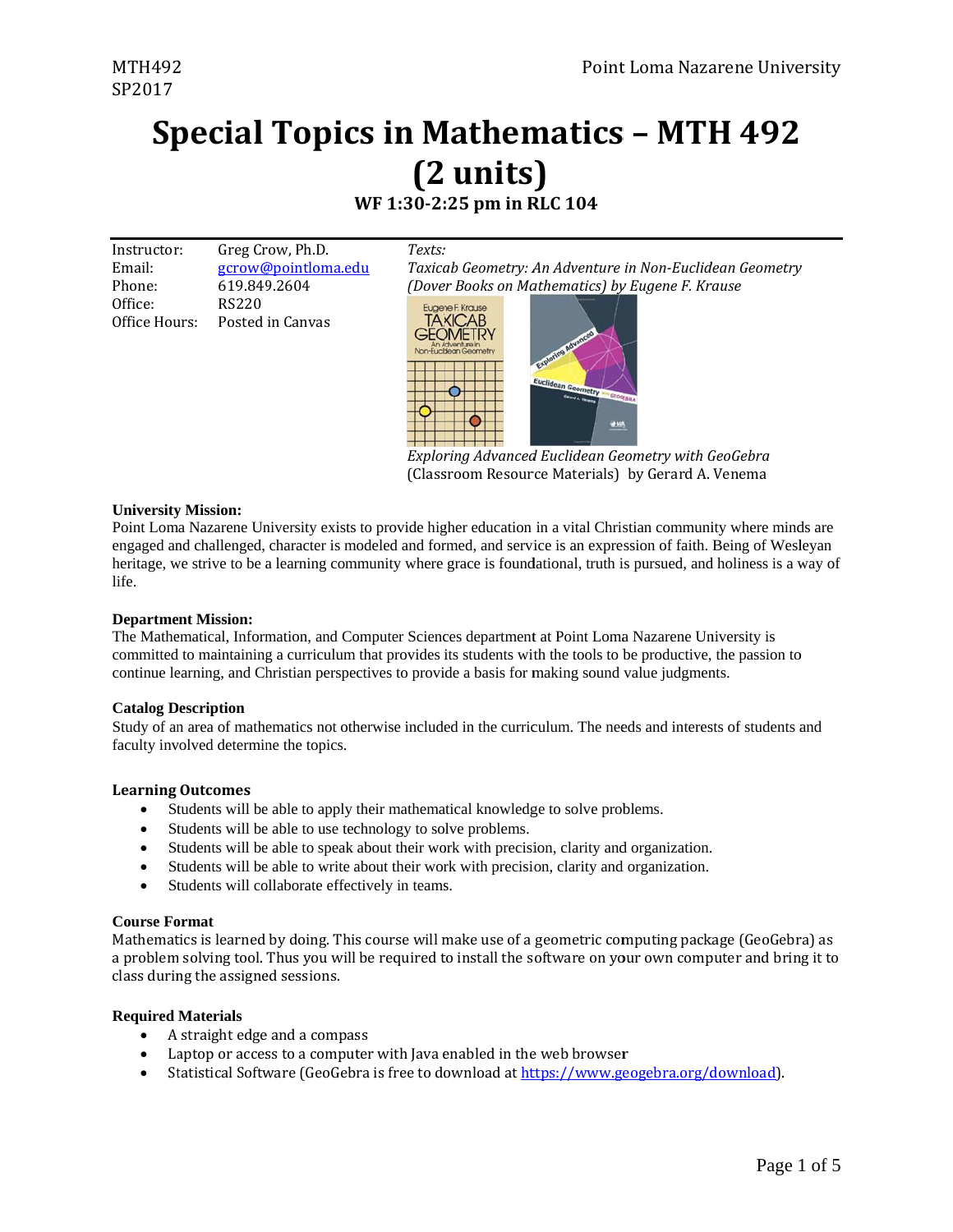### **Grade Components**

| <b>Grade Components</b> | Percent |
|-------------------------|---------|
| Mid-Term Examination    | 20      |
| Final Exam              | 35      |
| First Portfolio         | 15      |
| Second Portfolio        | 30      |
| Total                   | 100     |

#### **Homework**

The homework is designed to allow you to master the concepts of Geometry; it is not an end in itself. Assignments will be announced on Wednesday and Friday. The work will be submitted as two portfolios. The first portfolio containing the Taxi-Cab problems will be submitted on or before Friday 24-February-2017. The second portfolio containing the problems from Euclidean Geometry will submitted on or before Friday 21-April-2017. The penalty for late work on each of the portfolio submissions will be a  $2^{n-1} \times 10\%$  deduction where  $n =$  the number of weekdays late. The day counter for late work begins at the start of class on the weekday it is due. For example, a portfolio submitted at 3:30pm on the Monday after the due date will incur a two day late penalty deduction of 20%.

### **Examinations and the Final Examination:**

There will be a Mid-Semester Examination and a comprehensive Final Examination. The Mid-Semester Examination and the Final Examination will include problems and questions over material assigned in the text, readings and handouts, as well as material presented in class. No examination shall be missed without prior consent or a well-documented emergency beyond your control. In such cases, all make-up exams will occur at 8:30 am on the Saturday between classes and Final Exam week. A score of zero will be assigned for an examination that is missed without prior consent or a well-documented emergency beyond your control.

#### **Grading Scale**

Grades are based on the number of points accumulated throughout the course with the following exception. A student must pass at least one of the Mid-Term Examination or the Final Examination in order to pass the class. That is, a score of  $60\%$  must be achieved on one of the Examinations, or else the final grade will be an F regardless of all other point totals. Approximate minimal percentages required to obtain a given grade are:

| Grading Scale in percentages | A | В                                                                              |  |
|------------------------------|---|--------------------------------------------------------------------------------|--|
|                              |   | $\ $ (87.5, 90.0) $\ $ (77.5, 80.0) $\ $ (67.5, 70.0)                          |  |
|                              |   | $\mid$ [92.5, 100] $\mid$ [82.5, 87.5] $\mid$ [72.5, 77.5] $\mid$ [62.5, 67.5] |  |
|                              |   | $[90.0, 92.5]$ $[80.0, 82.5]$ $[70.0, 72.5]$ $[60.0, 62.5]$                    |  |

#### Attendance:

Attendance is expected at each class session. In the event of an absence you are responsible for the material covered in class and the assignments given that day.

Regular and punctual attendance at all classes is considered essential to optimum academic achievement. If the student is absent from more than 10 percent of class meetings, the faculty member can file a written report which may result in de-enrollment. If the absences exceed 20 percent, the student may be de-enrolled without notice until the university drop date or, after that date, receive the appropriate grade for their work and participation. See http://catalog.pointloma.edu/content.php?catoid=24&navoid=1581#Class\_Attendance in the Undergraduate Academic Catalog.

If you miss  $10\%$  of the class, you will receive a warning. If you miss  $20\%$  of the class, you will be automatically de‐enrolled.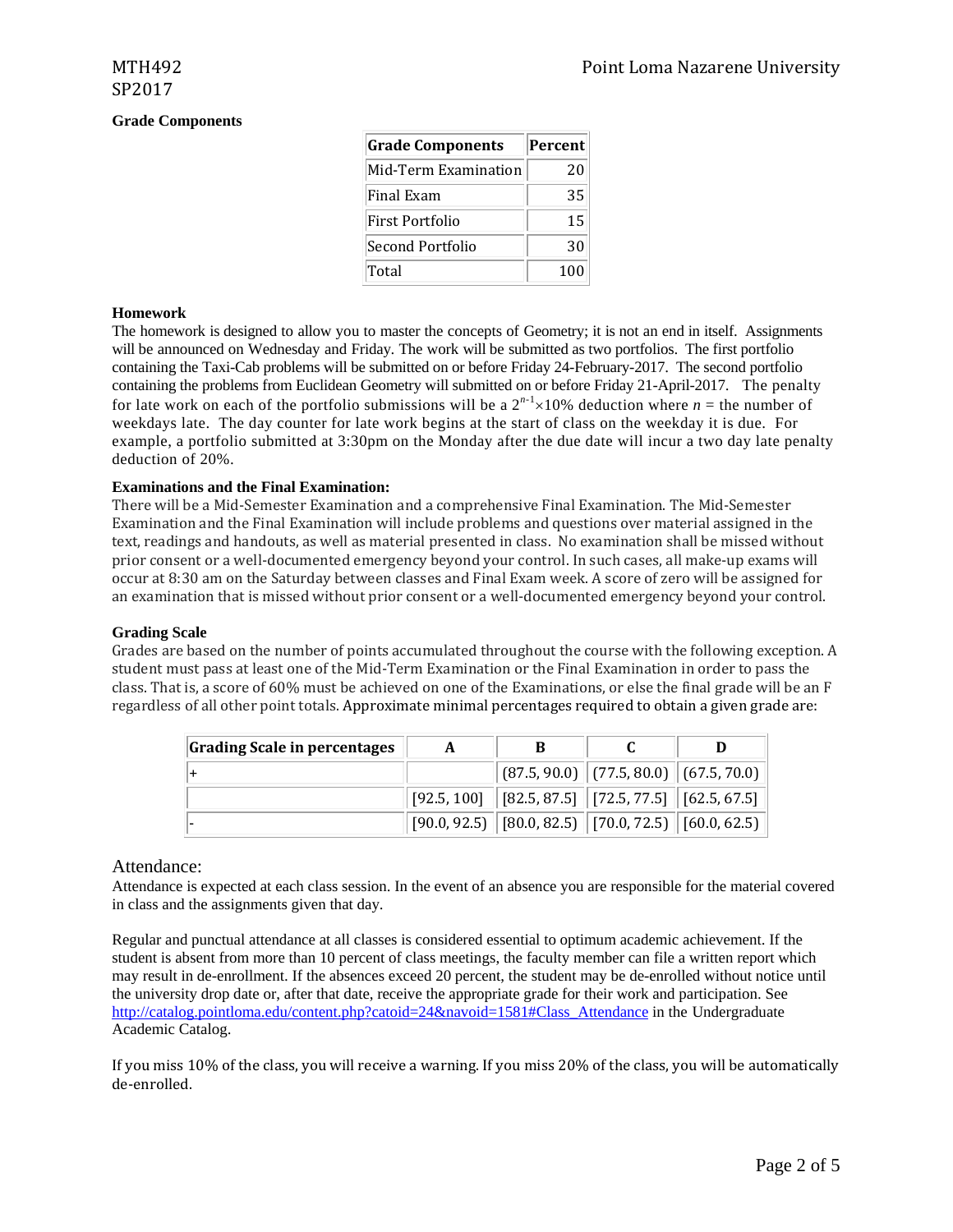# SP2017

#### **Class Enrollment:**

It is the student's responsibility to maintain his/her class schedule. Should the need arise to drop this course (personal emergencies, poor performance, etc.), the student has the responsibility to follow through (provided the drop date meets the stated calendar deadline established by the university), not the instructor. Simply ceasing to attend this course or failing to follow through to arrange for a change of registration (drop/add) may easily result in a grade of F on the official transcript.

#### **Academic Accommodations:**

If you have a diagnosed disability, please contact PLNU's Disability Resource Center (DRC) within the first two weeks of class to demonstrate need and to register for accommodation by phone at 619-849-2486 or by e-mail at DRC@pointloma.edu. See Disability Resource Center for additional information. For more details see the PLNU catalog: http://catalog.pointloma.edu/content.php?catoid=24&navoid=1581#Academic\_Accommodations

Students with learning disabilities who may need accommodations should discuss options with the instructor during the first two weeks of class.

### **Academic Honesty:**

Students should demonstrate academic honesty by doing original work and by giving appropriate credit to the ideas of others. Academic dishonesty is the act of presenting information, ideas, and/or concepts as one's own when in reality they are the results of another person's creativity and effort. A faculty member who believes a situation involving academic dishonesty has been detected may assign a failing grade for that assignment or examination, or, depending on the seriousness of the offense, for the course. Faculty should follow and students may appeal using the procedure in the university Catalog. See

http://catalog.pointloma.edu/content.php?catoid=24&navoid=1581#Academic\_Honesty for definitions of kinds of academic dishonesty and for further policy information.

### **Copyright Protected Materials**

Point Loma Nazarene University, as a non-profit educational institution, is entitled by law to use materials protected by the US Copyright Act for classroom education. Any use of those materials outside the class may violate the law.

#### **Credit Hour:**

In the interest of providing sufficient time to accomplish the stated course learning outcomes, this class meets the PLNU credit hour policy for a 2 unit class delivered over 15 weeks. Specific details about how the class meets the credit hour requirements can be provided upon request.

### **Final Exam: 1:30-4:00 pm on Friday May 5th, 2017**

The final exam date and time is set by the university at the beginning of the semester and may not be changed by the instructor. This schedule can be found on the university website and in the course calendar. No requests for early examinations will be approved. Only in the case that a student is required to take three exams during the same day of finals week, is an instructor authorized to consider changing the exam date and time for that particular student.

#### **The Final Exam is a Comprehensive Examination.**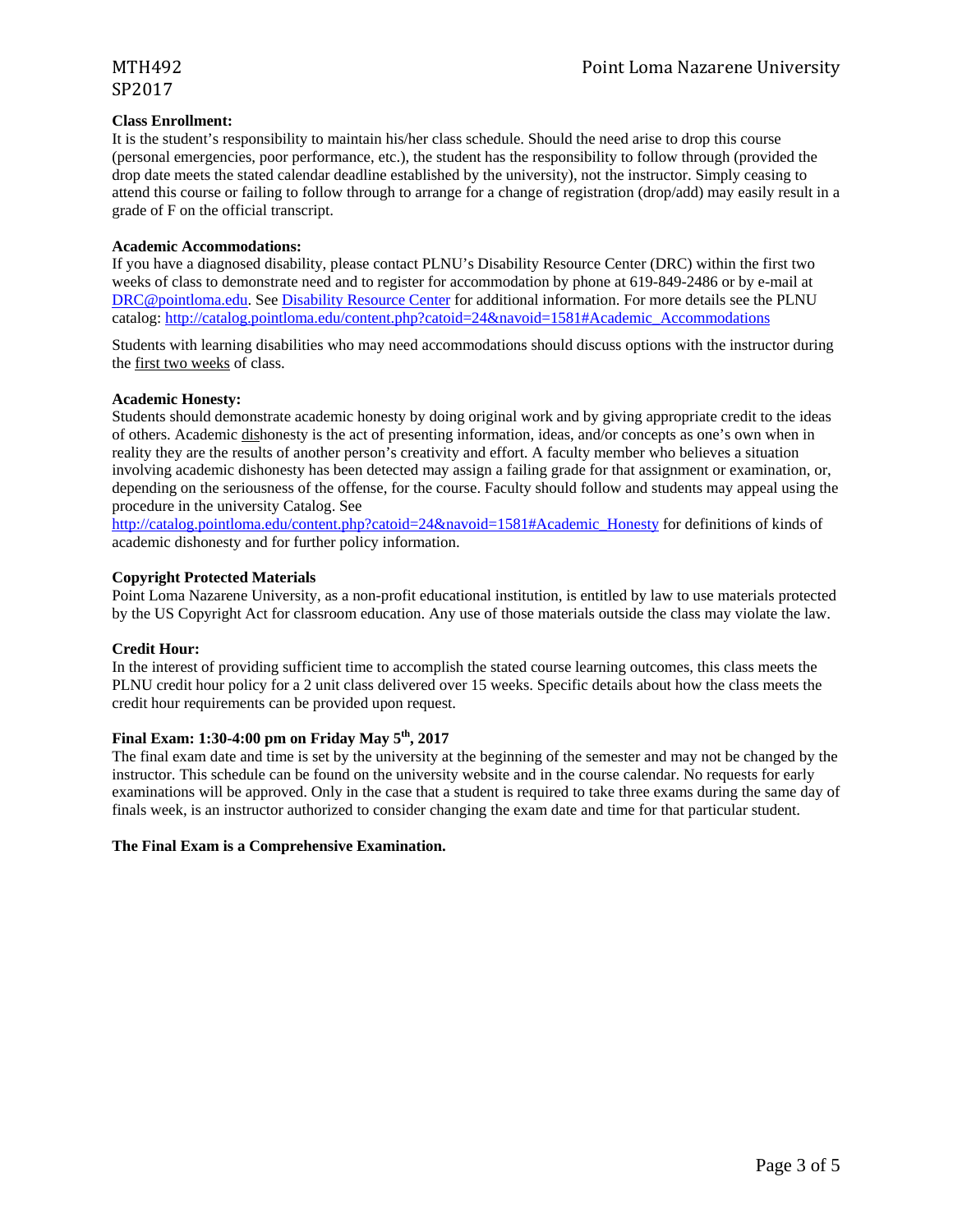# SP2017 and the set of the set of the set of the set of the set of the set of the set of the set of the set of the set of the set of the set of the set of the set of the set of the set of the set of the set of the set of th

## **Spring 2017 MTH492 Calendar**

|          | Sun | Mon                  | <b>Tues</b> | Wed                                                                          | <b>Thurs</b>             | Fri                                                                          | Sat |
|----------|-----|----------------------|-------------|------------------------------------------------------------------------------|--------------------------|------------------------------------------------------------------------------|-----|
| January  | 8   | 9<br><b>NSO</b>      | 10          | 11<br>Introduction to a Non-Euclidean Geometry<br>Taxicab Geometry Chapter 1 | 12                       | 13<br>Taxicab Geometry Chapter 2                                             | 14  |
|          | 15  | 16<br><b>MLK Day</b> | 17          | 18<br>Taxicab Geometry Chapter 2                                             | 19                       | 20<br>Taxicab Geometry Chapter 3                                             | 21  |
|          | 22  | 23                   | 24          | 25<br>Taxicab Geometry Chapter 3 & 4                                         | 26                       | 27<br>Taxicab Geometry Chapter 4                                             | 28  |
|          | 29  | 30<br>Spiritual      | 31          | Taxicab Geometry Chapter 6<br>Renewal                                        | $\overline{\mathcal{L}}$ | Taxicab Geometry Chapter 6<br>Week                                           |     |
| February | 5   | 6                    |             | Introduction to GeoGebra<br>Venema: Section 1.2                              |                          | 10<br>Venema: Section 1.3                                                    | 11  |
|          | 12  | 13                   | 14          | 15<br>Venema: Section 1.4                                                    | 16                       | 17<br>Venema: Section 2.2                                                    | 18  |
|          | 19  | 20                   | 21          | 22<br>Venema: Section 2.3                                                    | 23                       | 24<br>Venema: Section 2.4<br>First Portfolio Due (Taxicab Geometry Problems) | 25  |
|          | 26  | 27                   | 28          | Venema: Section 2.5<br>Quad II Begins                                        |                          | Mid-Term Exam                                                                |     |